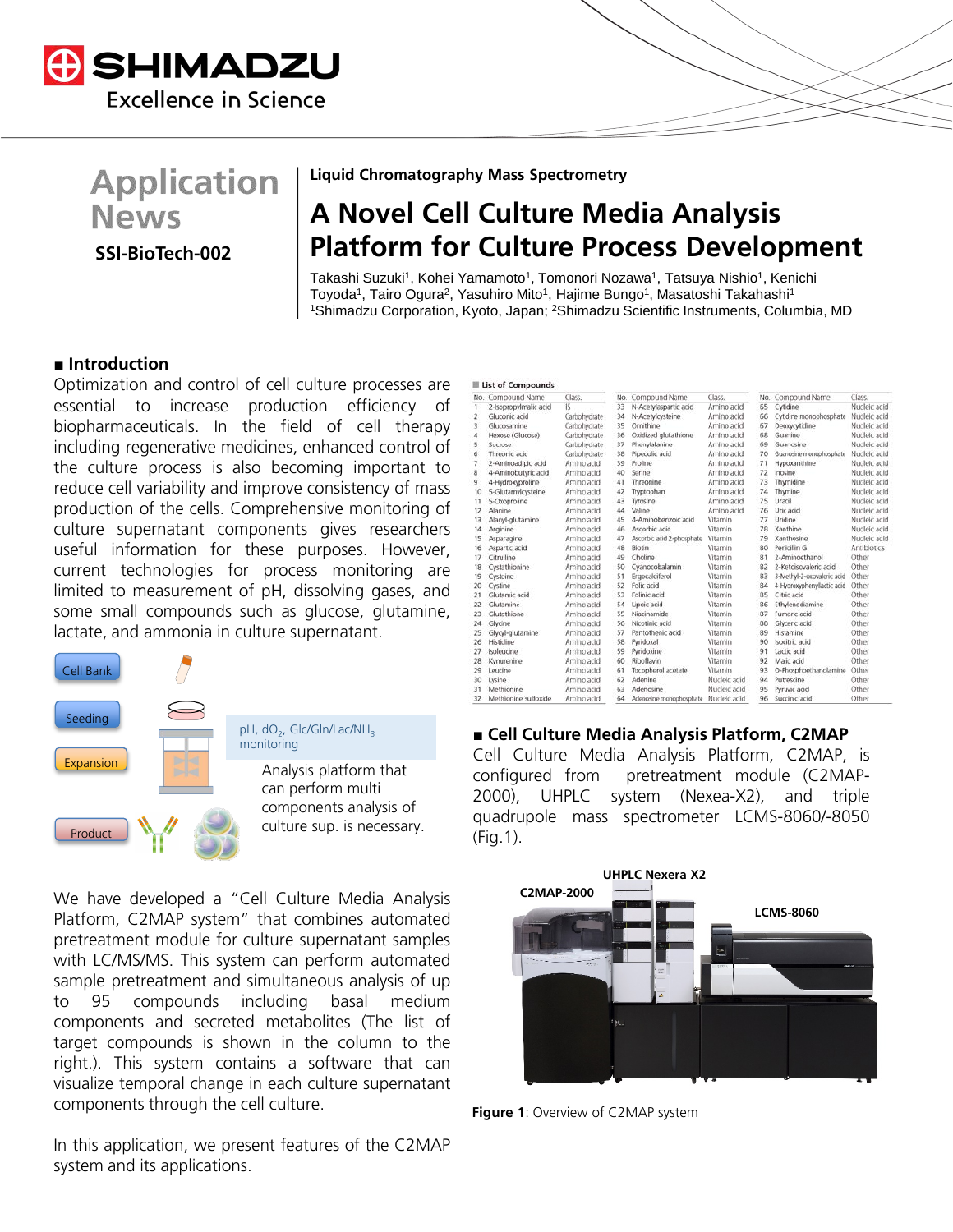## **SSI-BioTech-002**

After removal of the cells from culture fluid, vials containing cell culture supernatant (400 to 500 mL) are set into the sample rack of C2MAP-2000 (Max. 65 samples). Pretreatment and measurement flow of C2MAP system are shown in Figure 2.

| <b>C2MAP-2000</b>       | Filter aging                                                                           |  |  |  |  |
|-------------------------|----------------------------------------------------------------------------------------|--|--|--|--|
|                         | Addition of internal std. (Reagent probe)                                              |  |  |  |  |
|                         | Addition of culture sup. (Sample probe)<br>Addition of organic solvent (Reagent probe) |  |  |  |  |
|                         |                                                                                        |  |  |  |  |
|                         | Stirring                                                                               |  |  |  |  |
|                         | Suction filtration                                                                     |  |  |  |  |
|                         | Delivery of filtrate to the HPLC autosampler                                           |  |  |  |  |
| Autosampler<br>SIL-30AC |                                                                                        |  |  |  |  |
|                         | Dispensing into 96 well MTP                                                            |  |  |  |  |
|                         | Dilution by pure water                                                                 |  |  |  |  |
|                         | Sample injection                                                                       |  |  |  |  |
|                         |                                                                                        |  |  |  |  |
| <b>LCMS-8060</b>        |                                                                                        |  |  |  |  |
|                         | Measurement of relative abundance of<br>95 compounds in 17 min                         |  |  |  |  |
|                         |                                                                                        |  |  |  |  |

**Figure 2**: Pretreatment and measurement flow

A dedicated software, C2MAP software, can control both the pretreatment module and LC/MS/MS system, making it possible to carry out seamless analysis and to associate the treated sample and the measurement results easily because pretreatment and analysis are carried out with the common sample ID. The progress of pretreatment and analysis is easily confirmed (Figure 3).

Temporal changes in each component can be graphed with the dedicated viewer software, C2MAP TRENDS, using LC/MS/MS data set. Analysts can monitor variations in basal media components and secreted metabolites during cultivation, as well as display graphs of component comparisons with samples from different culture series. These observations can provide useful insights into considerations of the optimal culture conditions and the culture process.



**Figure 4**: C2MAP TRENDS



**Figure 3**: C2MAP software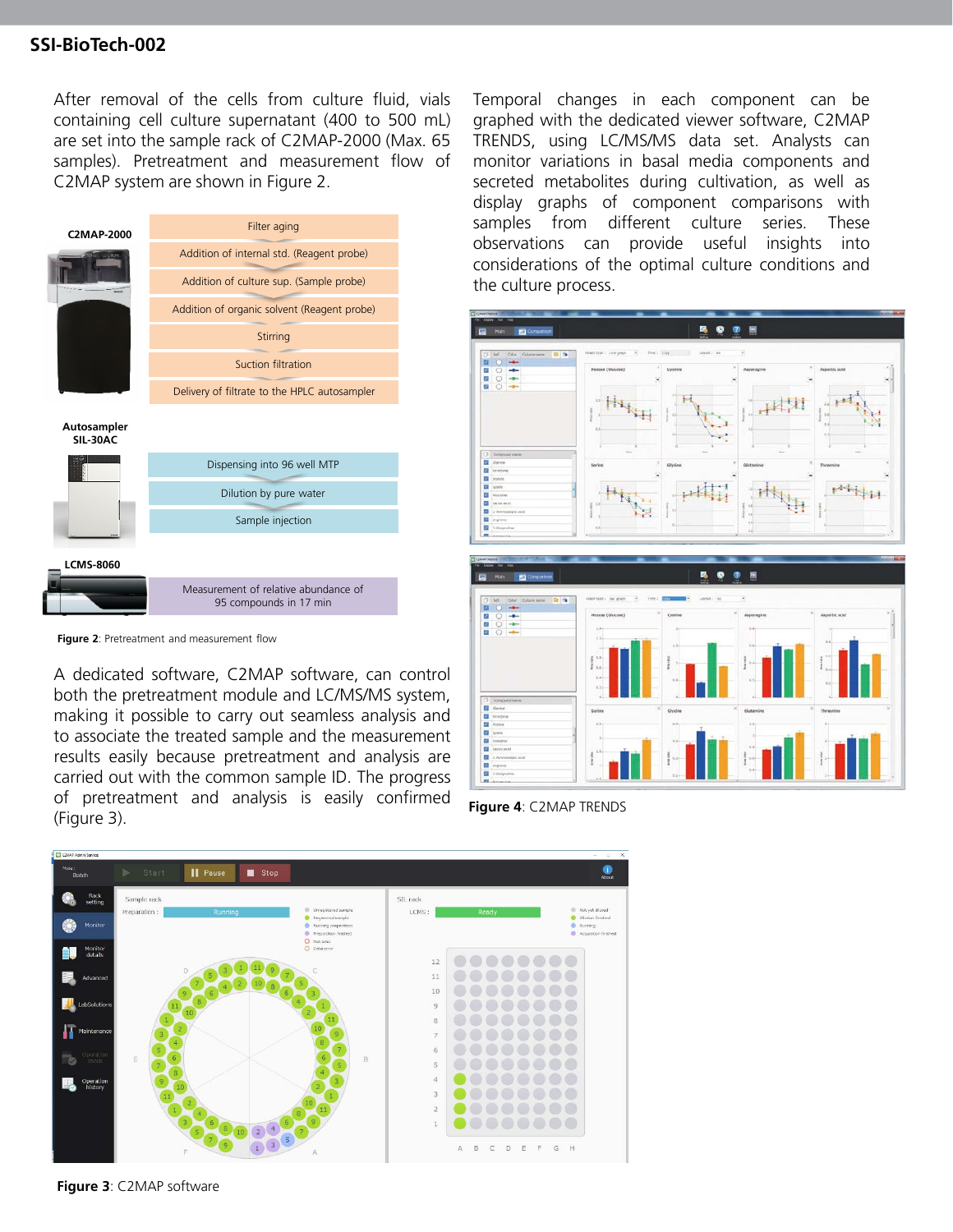## **SSI-BioTech-002**

#### **■ Results and Discussion**

Pluripotent stem cells (PSCs) have a feature maintaining undifferentiated state. In this experiment, C2MAP system was used to compare the temporal changes in the culture supernatant components in undifferentiated human iPS cells and its differentiated counterparts. As a result, significant difference could be found in the time course of some compounds (Fig.5). We think these compounds can be marker candidates for culture process management.

Fetal bovine serum (FBS) often affect cell growth. In this experiment, detection of component amount variation among the product lots was tested. Three different lots of FBS were analyzed by C2MAP system. We could detect 56 compounds from FBS sample. Overall pattern of mass chromatogram from each lot was similar, whereas significant differences were detected in some compounds (Fig.6).



**Figure 6**: Evaluation of lot to lot variation of FBS

#### **■ Conclusion**

Through multicomponent monitoring of the culture supernatant using C2MAP system, various useful information can be obtained. This information provides useful insights into optimization of the culture media composition and the culture process.